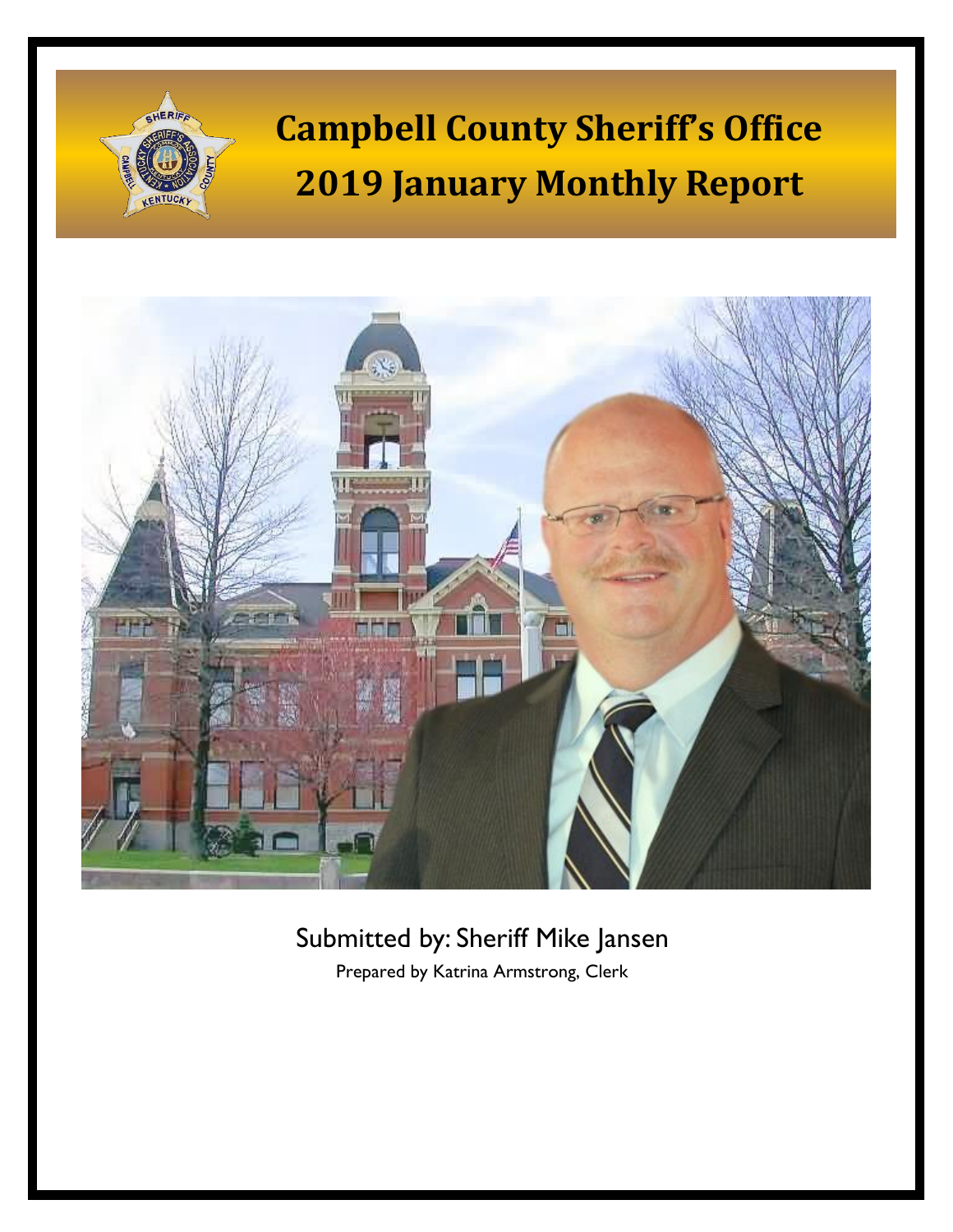**CCSO Monthly Report Page 1** 

#### Campbell County Sheriff's Office

Mike Jansen

*Sheriff*



1098 Monmouth Street Newport, Kentucky 41071 (859) 292-3833

www.campbellcountysheriffky.org

## January 2019 Monthly Report Summary

#### **Training**

On January 16th Campbell County Sheriff's Sgt. Mark Grisik participated in the monthly training exercises of the Northern Kentucky Special Operations Group (SWAT). This month's training exercises included building clearing drills, annual classroom work and recertifications which included Noise Flash Distraction Devices, the Pepperball less-lethal impact system, tactical chemical agents, less-lethal impact munitions, and written exams.

### **Services of the Sheriff's Office**

The Sheriff's Office provides courthouse security at the Campbell County Justice Center during business hours. Deputies and Court Security Officers (CSO's) are present for all court proceedings ranging from arraignments to trials, Family Court and more. During the month of January the Sheriff's office provided security for three jury trials in addition to the multitude of daily cases on the court schedules.

Deputies and Court Security Officers are also responsible for transporting prisoners to and from the Campbell County Justice Center as well as from other detention centers in other jurisdictions. During the month of January Deputies and CSO's made trips throughout the state of Kentucky transporting prisoners, as well as trips out of state transporting prisoners from facilities outside of Kentucky, to the Campbell County Justice Center and the Campbell County Detention Center. During the month of January Sheriff's Deputies traveled approximately 1,983 miles within the state of Kentucky and 781 miles outside of the state transporting prisoners.

In the month of January the administrative division of the Campbell County Sheriff's Office performed the duties of managing process of service of papers, these papers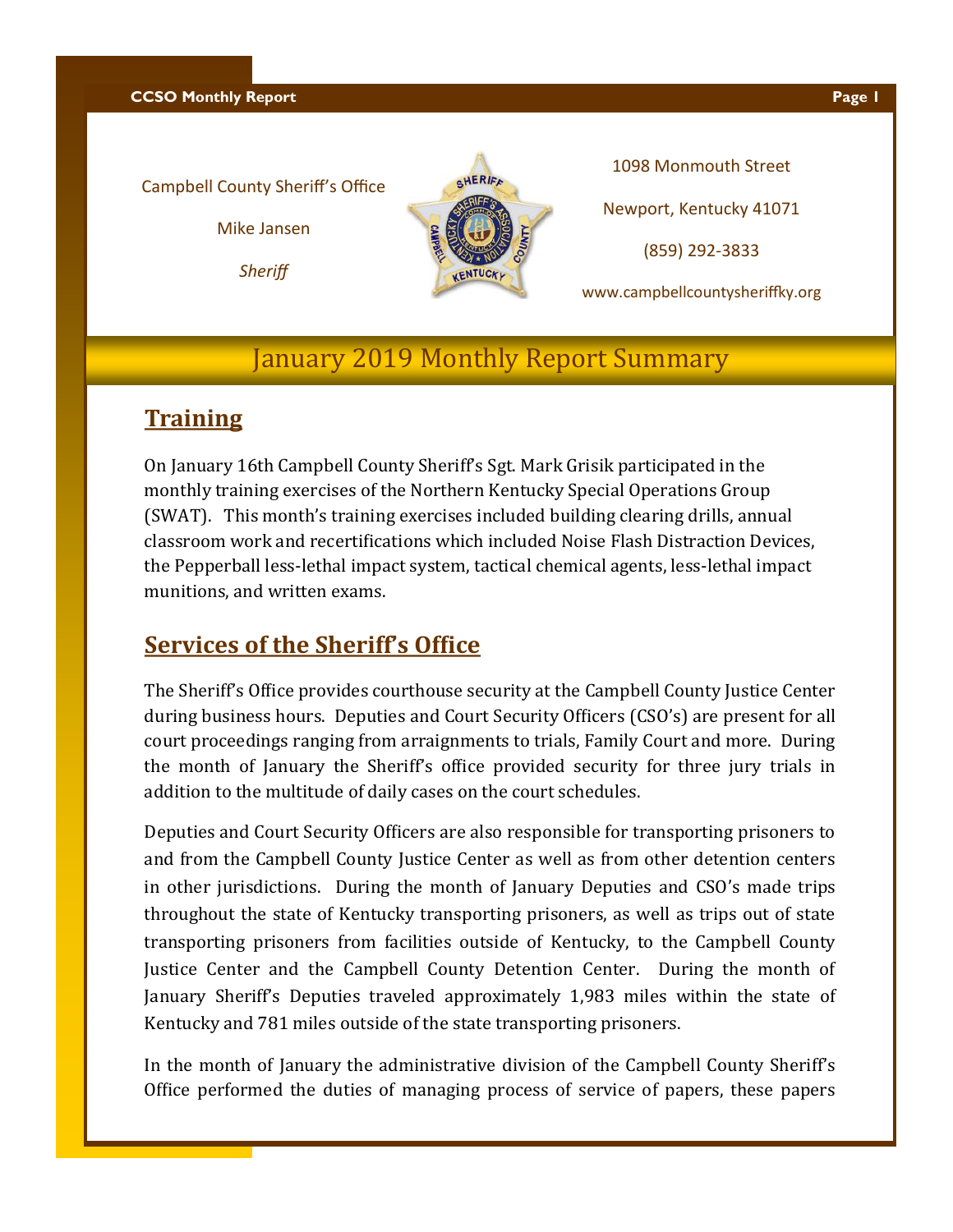include civil and criminal summonses, subpoenas, evictions and various other document types; processing Carrying Concealed Deadly Weapons (CCDW) Permits paperwork; Fingerprinting; and Vehicle Inspections.

Respectfully Submitted,

Mike Jansen

Mike Jansen Campbell County Sheriff Office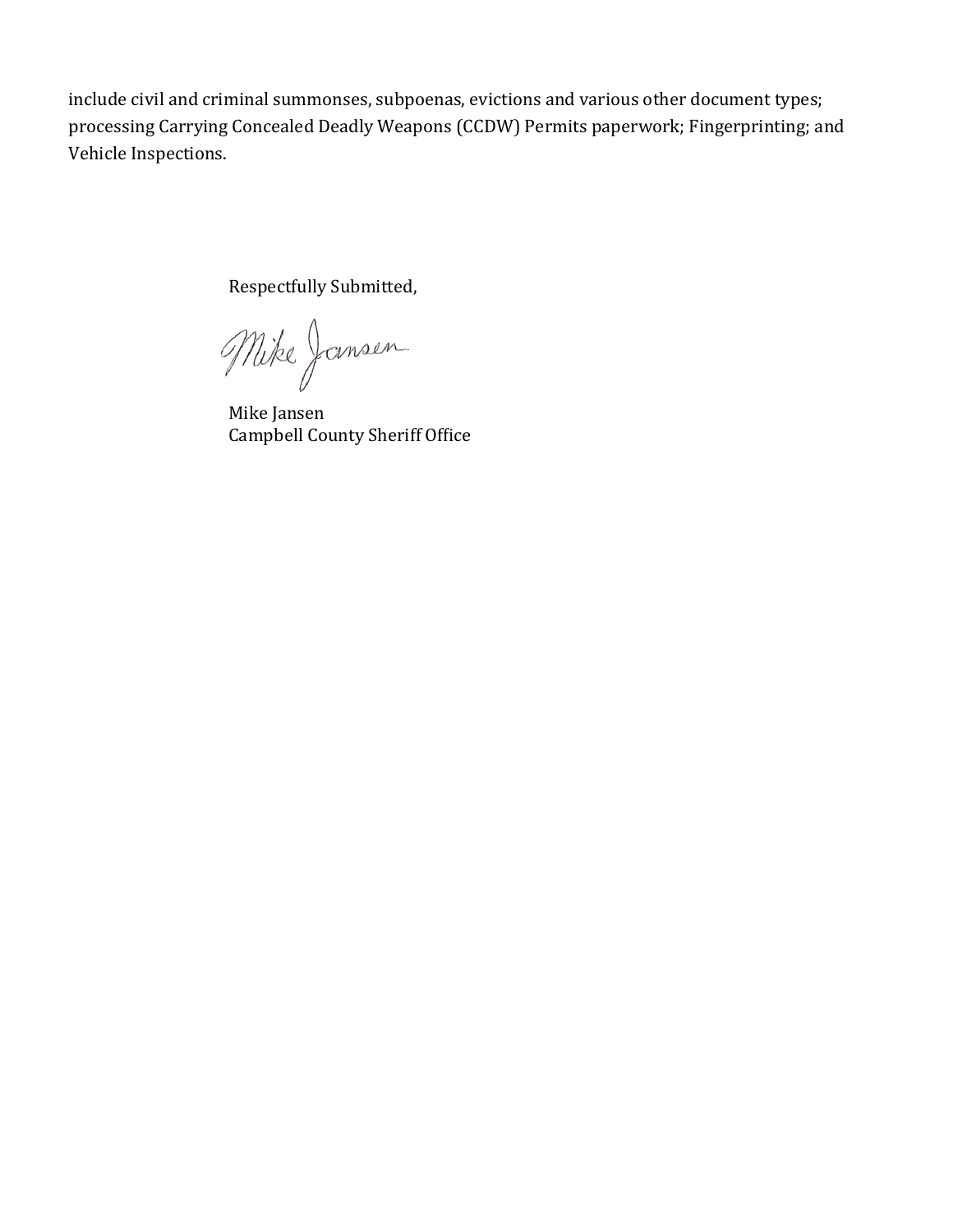# **Services of the Sheriff's Office**

The Campbell County Sheriff's Office performs a variety of services, some of those services performed in the Campbell County Justice Center and some performed in our administrative offices located in the Campbell County Administration Building and annex building in Alexandria.

The Sheriff's Office provides courthouse security at the Campbell County Justice Center where Court Security Officers and Deputies are stationed at the entrance to the Justice Center where visitors must pass through a security and safety checkpoint before proceeding on to the courtrooms and offices located in the building. Deputies and Court Security Officers are present for all court proceedings ranging from arraignments to trials, Family Court hearings and more.

Deputies and Court Security Officers are also responsible for transporting prisoners to and from court as well as from detention centers in other jurisdictions to the Campbell County Detention Center, and to institutions such as the Eastern Kentucky Mental Health Hospital and the Kentucky Correctional Psychiatric Center. During the month of January Deputies and CSO's made forty-four trips within the state of Kentucky transporting 92 prisoners. Five trips were made transporting prisoners from facilities outside of Kentucky to the Campbell County Justice Center and the Campbell County Detention Center. For the month of January Sheriff's Deputies traveled approximately 1,983 miles within the state of Kentucky and 781 miles outside of the state transporting prisoners. Prisoner transports within the state of Kentucky were made from the counties of Boone, Clark, Grant, Kenton, Lyon, Mason, Muhlenberg, and Oldham. Transports were also made to Batavia, Ohio; Lawrenceburg, Indiana; and Chicago, Illinois.

Please note that additional trips may have been made during the month and not accounted for as there are several counties such as Kenton County in Kentucky and Hamilton County in Ohio that the Sheriff's Office transports prisoners from on a daily or near daily and as needed basis. Those trips are not always scheduled and therefore not always counted into monthly totals.

The Campbell County Sheriff's Office also arranges for long distance prisoner transports to be made via a transportation service. In the month of January there was one such transport made with a prisoner coming back to Kentucky from Florida.

The Sheriff's Office also serves Warrants, issues Citations, and completes Call Response Run Reports. During the month of January the Sheriff's Office served thirteen Warrants, wrote one Citation and one Collision Report, and one Incident report .

Services performed in the administrative offices of the Sheriff's Office include collection of property taxes; processing and service of legal documents to be served, these papers include civil and criminal summonses, subpoenas, evictions and various other document types; Carrying Concealed Deadly Weapons (CCDW) Permits; Fingerprinting; and Vehicle Inspections. During the month of January the Campbell County Sheriff's Office continued collection of the 2018 County Property Tax bills. A total of \$1,944,520.28 was collected for property taxes, tangible taxes, franchise taxes and the 911 Service Fee.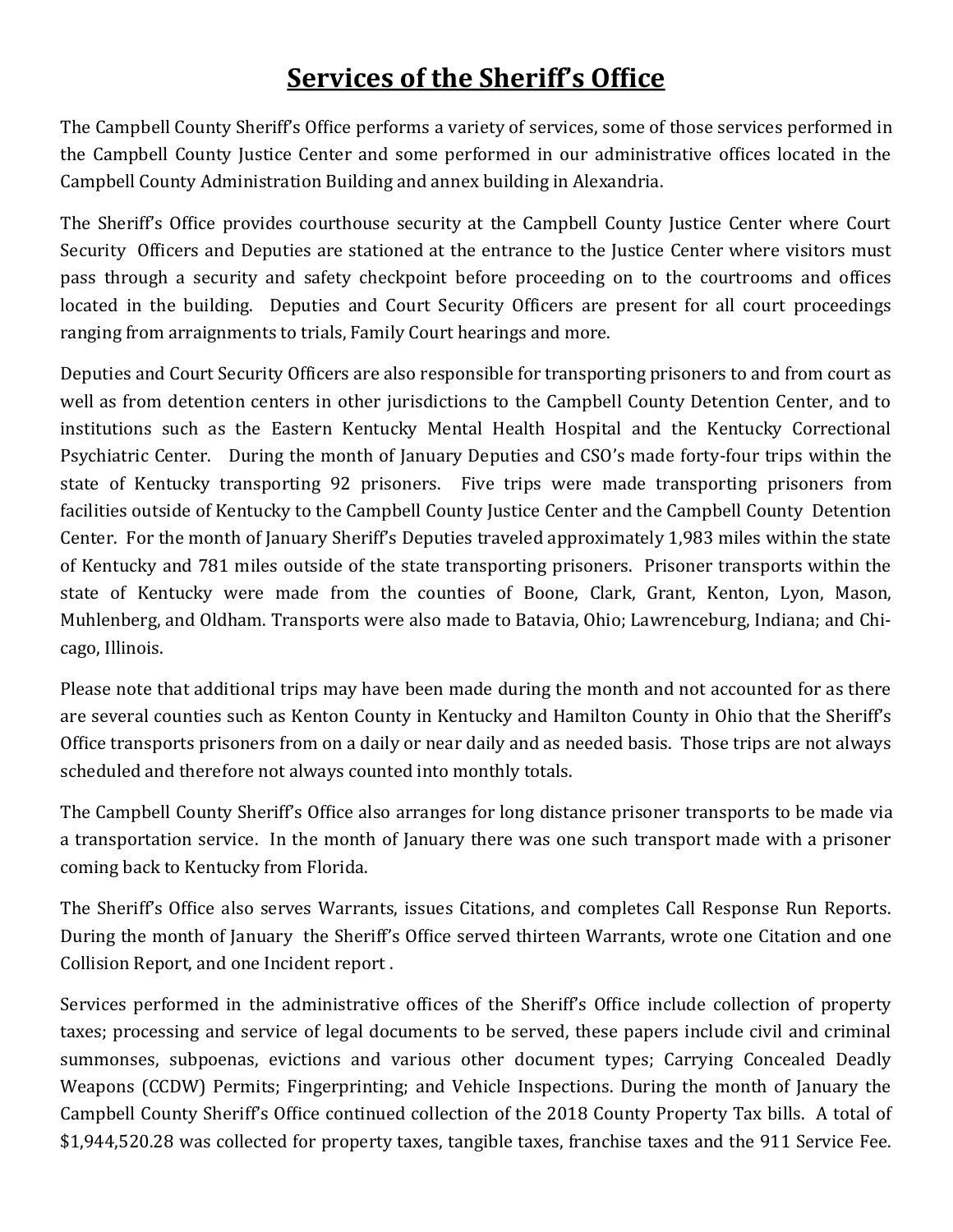The Sheriff's Office also processed 487 papers; 86 CCDW applications, renewals, requests for duplicate licenses, or changes of information; provided fingerprinting for 20 individuals; and performed 749 vehicle inspections both at Sheriff's Office locations and off site.

Another service that the Campbell County Sheriff's Office provides outside of the Justice Center and County Administration Building includes vehicle lock-outs. When a vehicle owner locks their car keys in their car they are able to contact the Sheriff's office and ask for an available deputy to assist in unlocking their car. During the month of January deputies were able to assist with one vehicle lock- out.



# **Three Month Comparison of Services Performed by the Campbell County Sheriff's Office**

The month of January saw an increase in the number of vehicle inspections going from 698 inspections in November up slightly to 710 inspections in December then up slightly again to 749 inspections in January. The number of documents to be served also saw an increase during the month of January; going from 409 documents processed in November down to 391 documents in December and then up to 487 documents processed in January. The number of CCDW permits held relatively steady with 85 CCDWs processed in November, to 78 CCDWs processed in December, and back up to 86 CCDWs processed in January. The number of trips made by Deputies and Court Security Officers rose slightly with 48 trips made in November, 46 trips made in December, and 54 trips made in January.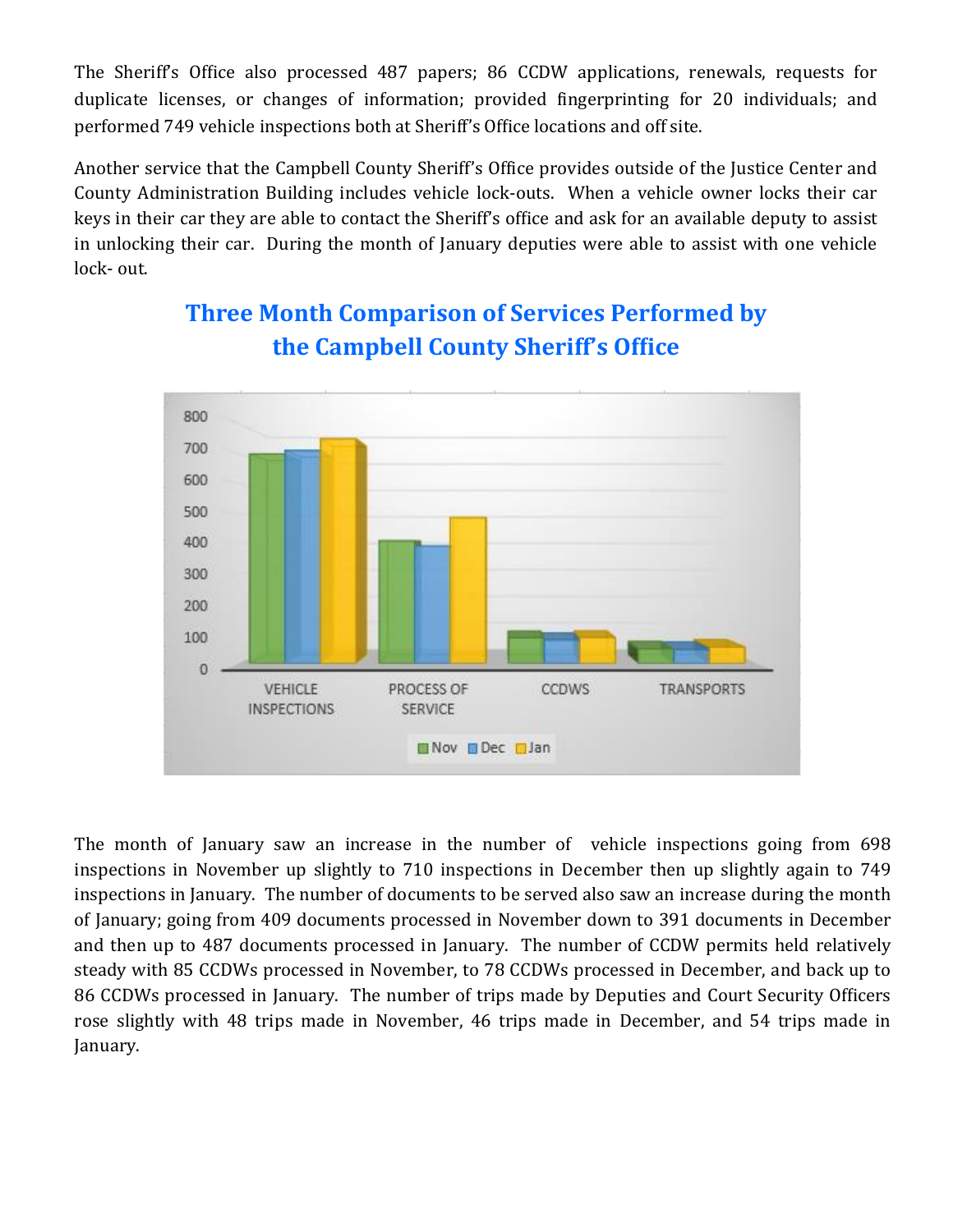# **Process of Service Documents Processed by the Campbell County Sheriff's Office**



Below is the listing of types of documents received by the Campbell County Sheriff's Office for process of service in the month of January. The above graphic reflects the volume of the various types of documents received in relation to each other.

| <b>Type of Document</b>          | # of Documents Received # of Documents Served |     |
|----------------------------------|-----------------------------------------------|-----|
| Civil:                           | 245                                           | 123 |
| <b>Criminal Summons:</b>         | 47                                            | 31  |
| Order of Protection              | 33                                            | 16  |
| Eviction:                        | 15                                            | 15  |
| Execution:                       |                                               |     |
| Garnishment:                     |                                               |     |
| Juvenile Summons:                | 76                                            | 36  |
| Motion/Order/Rule                |                                               |     |
| Show Cause Order:                | 10                                            | h   |
| Small Claims:                    | 4                                             |     |
| Subpoena:                        | 44                                            | 36  |
| Summons:                         | 9                                             |     |
| Sum. for Involuntary Commitment: |                                               |     |
| Writ & Warrant of Possession:    |                                               |     |
| <b>Total</b>                     | 487                                           | 271 |

Please note that due to situations beyond the control of the Sheriff's office the recipient of a document may be unable to served because they have moved, been evicted, be deceased, be incarcerated in another jurisdiction, etc. All documents are taken out for attempts at service at least three times unless during an initial attempt we receive notice that would halt service attempts, such as the recipient does not live there, is deceased, the residence is vacant, etc.